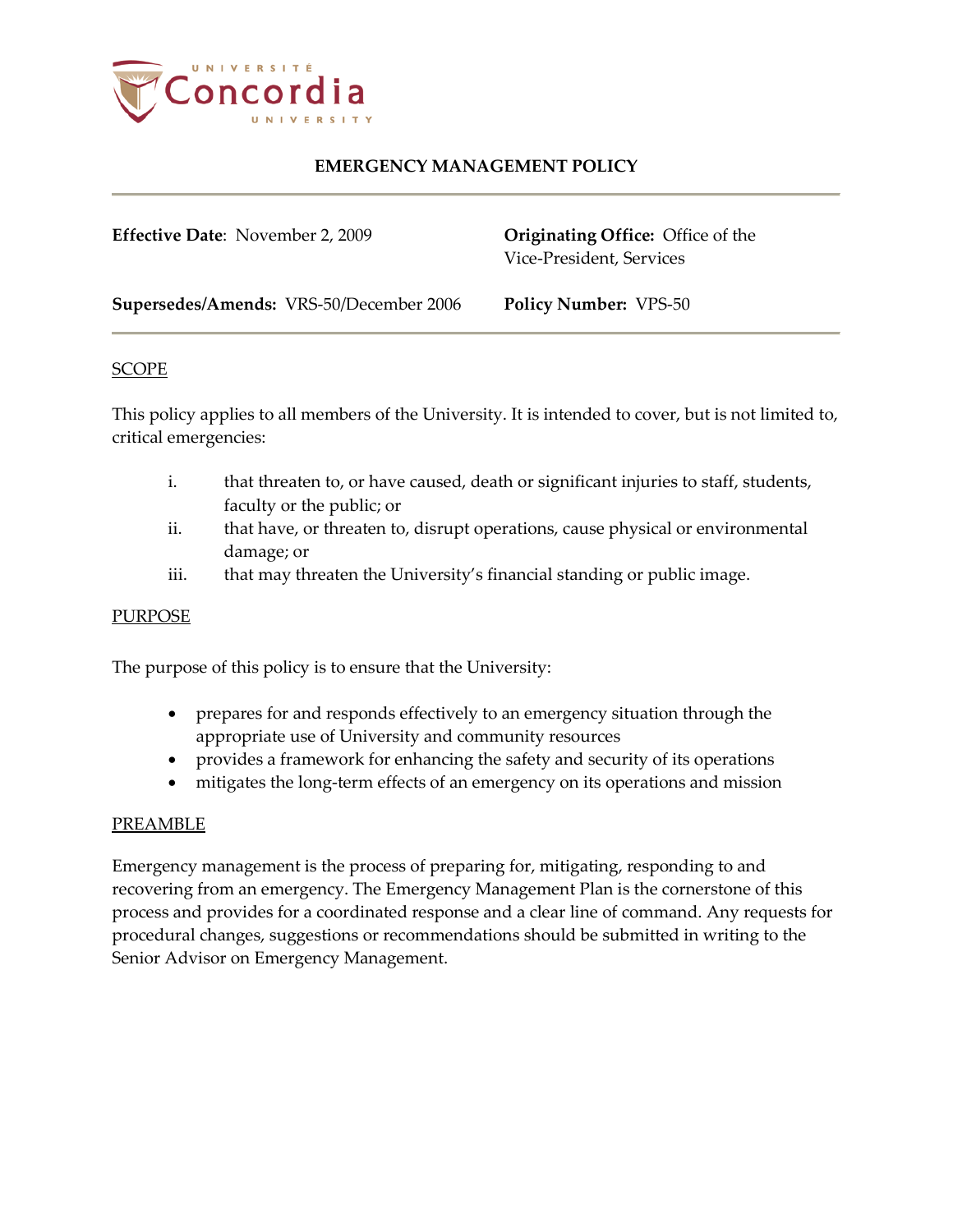

Page 2 of 7

POLICY

Structure and General Responsibilities

The Emergency Management Team

- 1. The Emergency Management Team ("EMT") is created under the authority of the President and is responsible for overseeing the development, implementation and maintenance of the Emergency Management Plan.
- 2. Members of the EMT are:
	- Vice-President, Services (Incident Commander and Chair)
	- Director of Security
	- Chief Communications Officer
	- Director, Facilities Operations
	- Director, Environmental Health and Safety ("EH&S")
	- Associate Vice-President, Instructional and Information Technology Services
	- Associate Vice-President, Enrolment & Student Services
	- Chief of Staff, Office of the President
	- Associate Vice-President, Human Resources
	- General Counsel
	- Provost and Vice-President, Academic Affairs
	- University Registrar
- 3. Members of the EMT, or their designate, shall:
	- Review the University's Emergency Management Plan
	- Suggest modifications to the Emergency Management Plan
	- Support and participate in an annual emergency exercise or simulation
	- Issue directives and protocols as appropriate
	- Submit an annual report to the President and the Central Advisory Health and Safety Committee
	- Manage emergencies as outlined in the Emergency Management Plan
	- Review risk assessments and react accordingly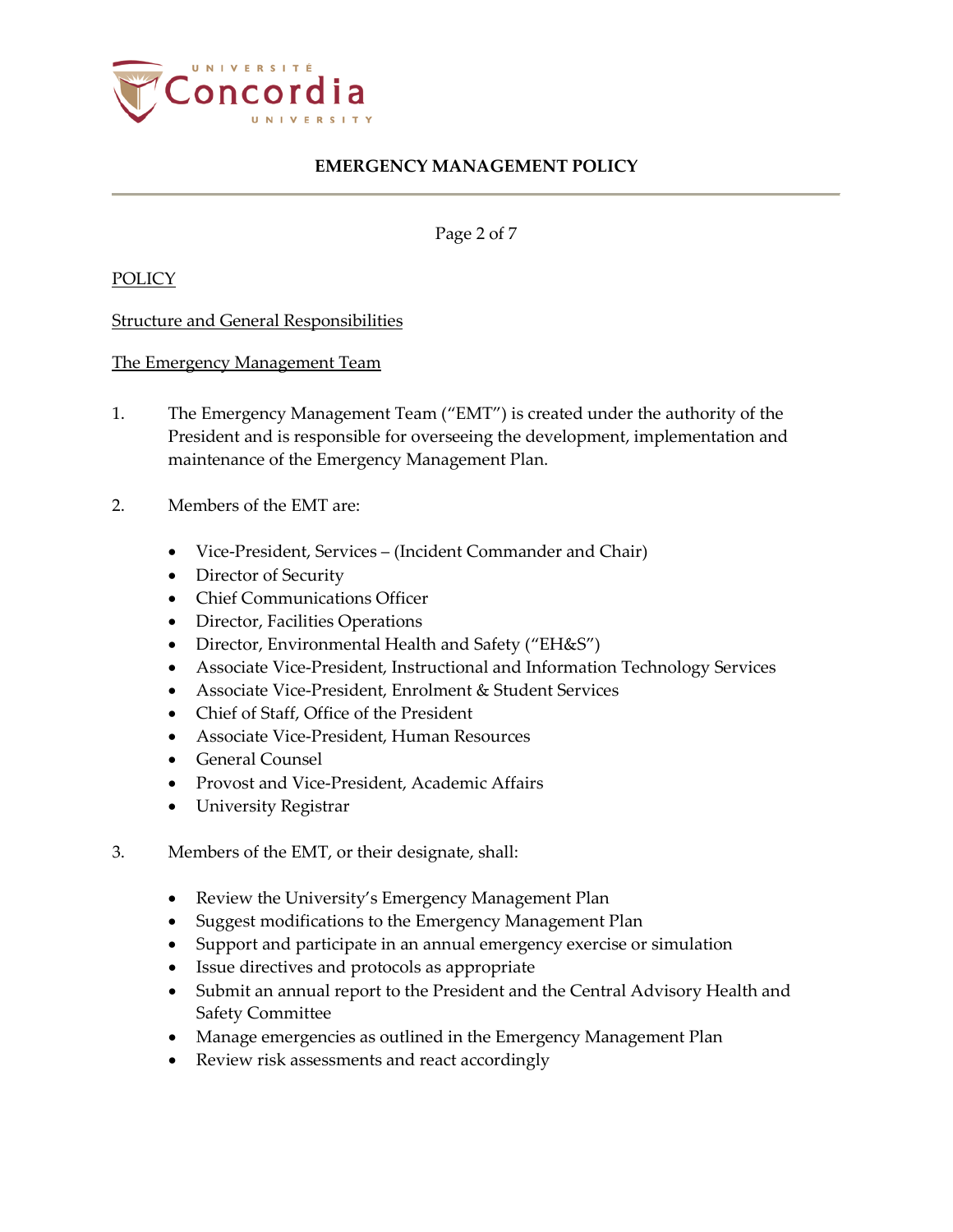

Page 3 of 7

### Incident Commander

4. The Vice-President, Services shall be the Chair of the EMT and the Incident Commander. The Incident Commander has the responsibility for declaring a critical emergency and activating the EMT as well as determining if additional members are required depending upon the nature of the emergency. The Incident Commander is also responsible for ordering the shutdown or evacuation of the University, for overseeing the interfacing with outside organizations and the media and for approving all communications that are issued. In the absence of the Vice-President, Services, the Director of Security assumes the role of Incident Commander.

### Emergency Operation Center

5. The Emergency Operation Center's ("EOC") is activated during a category 2 and 3 emergency. The EOC is charged with coordinating and supporting the tactical emergency response and providing regular and accurate information to the EMT. The Emergency Operation Center Coordinator is responsible for the management of EOC activities. EOC personnel are normally comprised of, but not limited to, management representation from the Security Department, Facilities Operations, EH&S, University Communications Services, Student Services and IITS.

Under the direction of the EOC Coordinator, EOC personnel will:

- Log and disseminate all information related to the emergency
- Manage emergency notification
- Provide and track resources dedicated to the tactical emergency response
- Manage internal communications related to the emergency
- Plan and implement response and recovery efforts
- Manage logistics
- Track cost and insurance implications
- Liaise with Emergency Services and/or related municipal services
- Identify and manage health and safety issues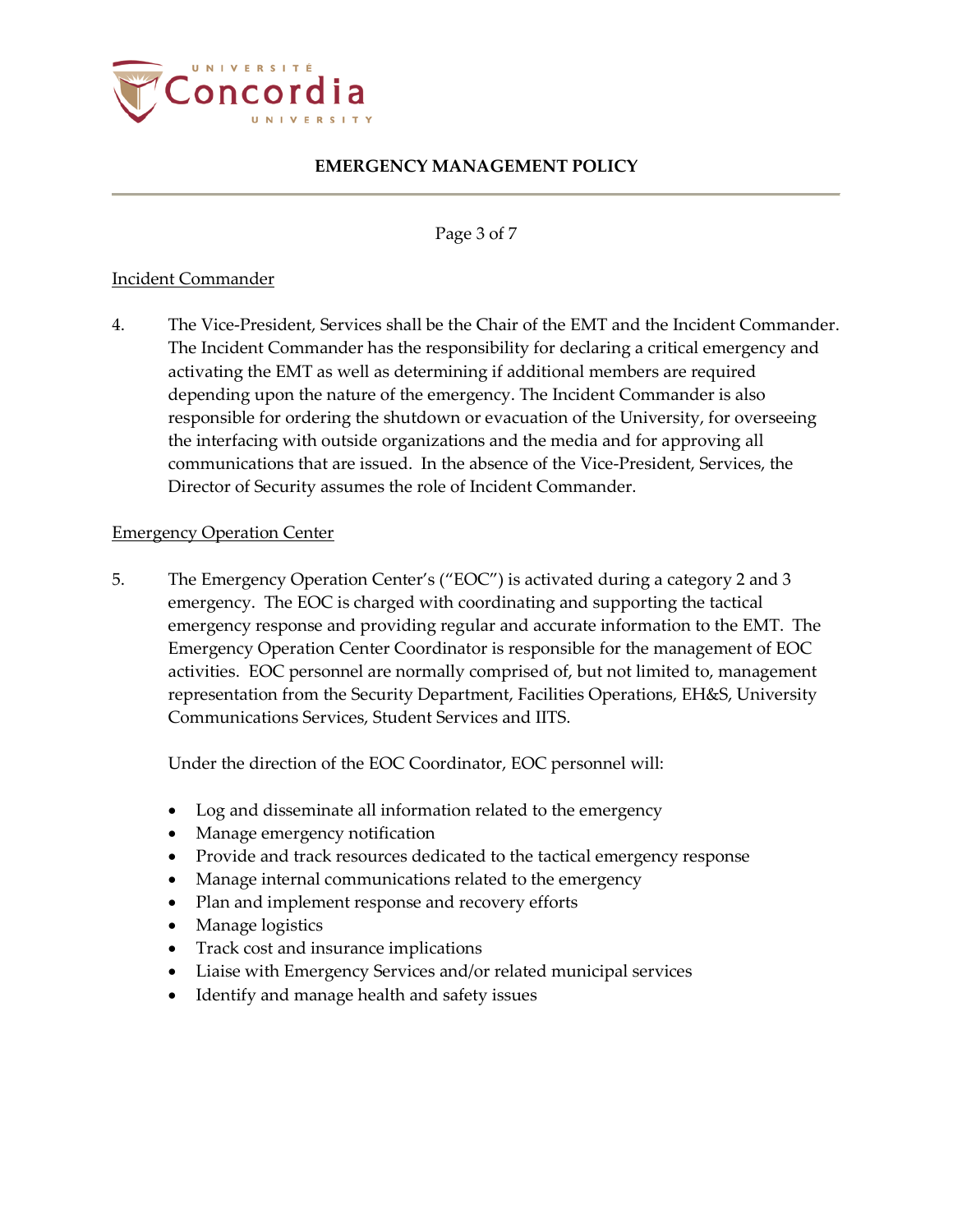

Page 4 of 7

### Command Post Coordinator

6. The Command Post Coordinator is responsible for the front-line management of an emergency as well as the coordination with Emergency Services under a unified command structure. From an on-site command post, the Command Post Coordinator will relay information and requests to the EOC. In most cases which require the protection of property and/or personnel, a member of the Security Department, appointed by, and under the direction of, the Director of Security, shall be the Command Post Coordinator. In all other cases, the Command Post Coordinator will be appointed by the EOC Coordinator.

### Emergency Units

7. The composition of the Emergency Units will be determined by the EMT and will vary depending upon the type of emergency. These Emergency Units shall be responsible for conducting the front- line or support operations during a critical emergency response. Emergency Units fall under the direction of the Incident Commander.

The Emergency Units are normally comprised of but not limited to members from the Security Department, Facilities Operations, EH&S and University Communications Services. The functional responsibilities of Emergency Units are identified in the Emergency Management Plan.

### All Faculties and Administrative Departments

## *All faculties and administrative departments shall identify the critical operations and critical facility requirements of their units which must be protected in the case of an emergency.*

8. Faculties and administrative departments shall develop an Emergency Preparedness Plan. This Plan must include a list of department critical operations and/or services, a list of necessary equipment and resources, a shut-down procedure and a staff notification plan. A copy of the Emergency Preparedness Plan shall be provided to the Senior Advisor on Emergency Management. All Emergency Preparedness Plans will be annexed to the Emergency Management Plan and must be reviewed and up-dated annually.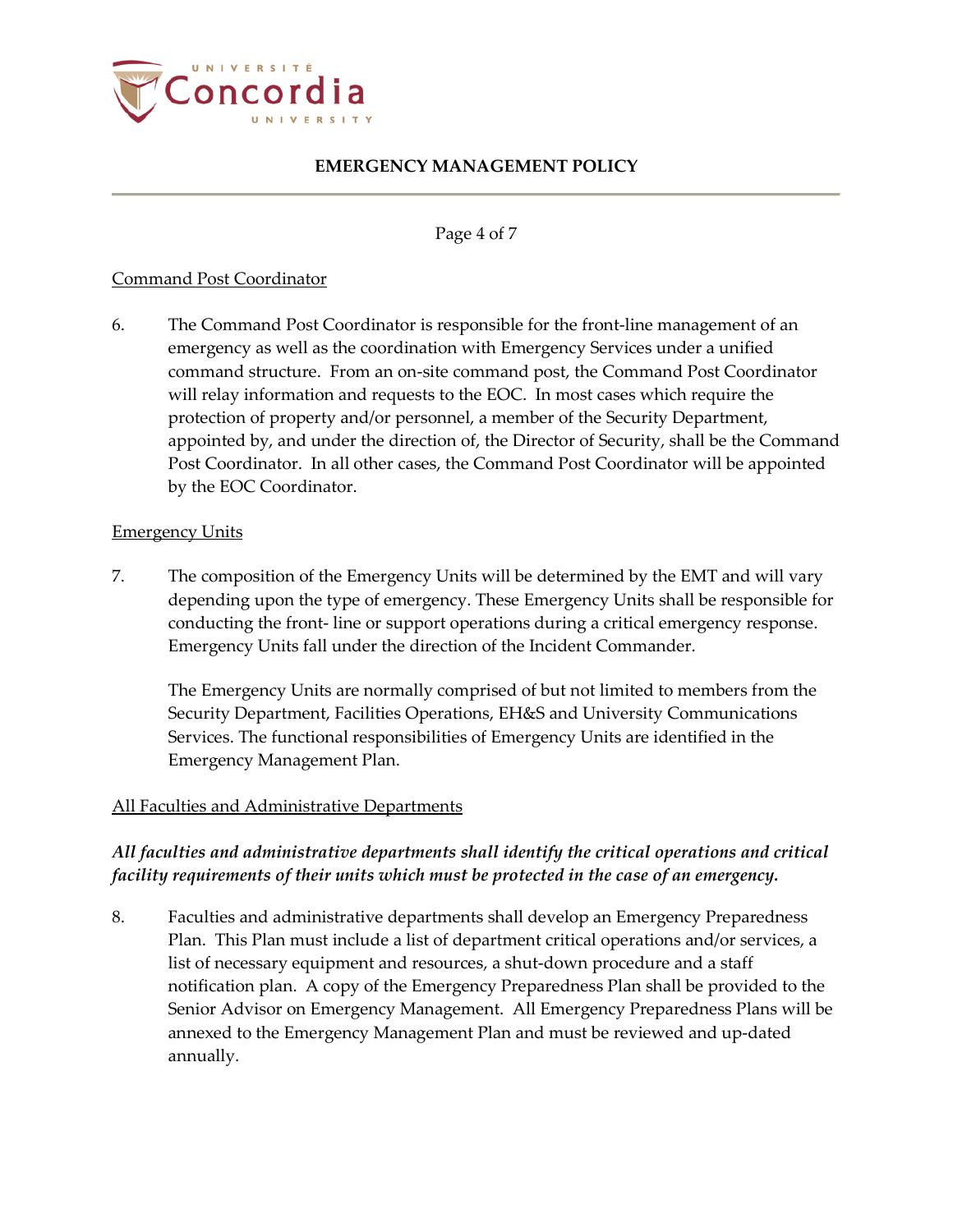

#### Page 5 of 7

#### The Senior Advisor on Emergency Management

- 9. The Senior Advisor on Emergency Management is responsible for the promotion of University-wide disaster planning, mitigation, response and recovery and to maintain a constant state of emergency preparedness.
- 10. The Senior Advisor on Emergency Management shall:
	- Maintain, update and distribute the Emergency Management Plan
	- Propose modifications to the Emergency Management Plan
	- Manage the inventory and deployment of emergency equipment and the EOC
	- Initiate and coordinate annual emergency exercises or simulations
	- Review and evaluate emergency response and conduct necessary debriefings with involved groups
	- Tracks the status of any corrective action required
	- Assist with and review faculties' and administrative departments' emergency notification and disaster recovery planning
	- Submit an annual report on the general emergency preparedness of the University to the Vice-President, Services

### Emergency Situations

#### General

11. To ensure effective coordination of University resources for the response to emergencies, emergency situations are classified into 3 categories. Each category has established roles and management levels as follows:

Category 1 emergency: An emergency that is localized, requiring an initial response by the Security Department, with limited support from EH&S, Facilities Operations, Volunteer Emergency Responders ("CERT") and in some cases, external emergency services. These emergencies are usually short in duration (generally less than one hour) and do not significantly affect the University's operations. Response to a Category 1 emergency is strategic, using on-site management of the incident. During a Category 1 emergency, a Command Post is established on-site or as close as possible to the incident, to manage the multi-departmental response.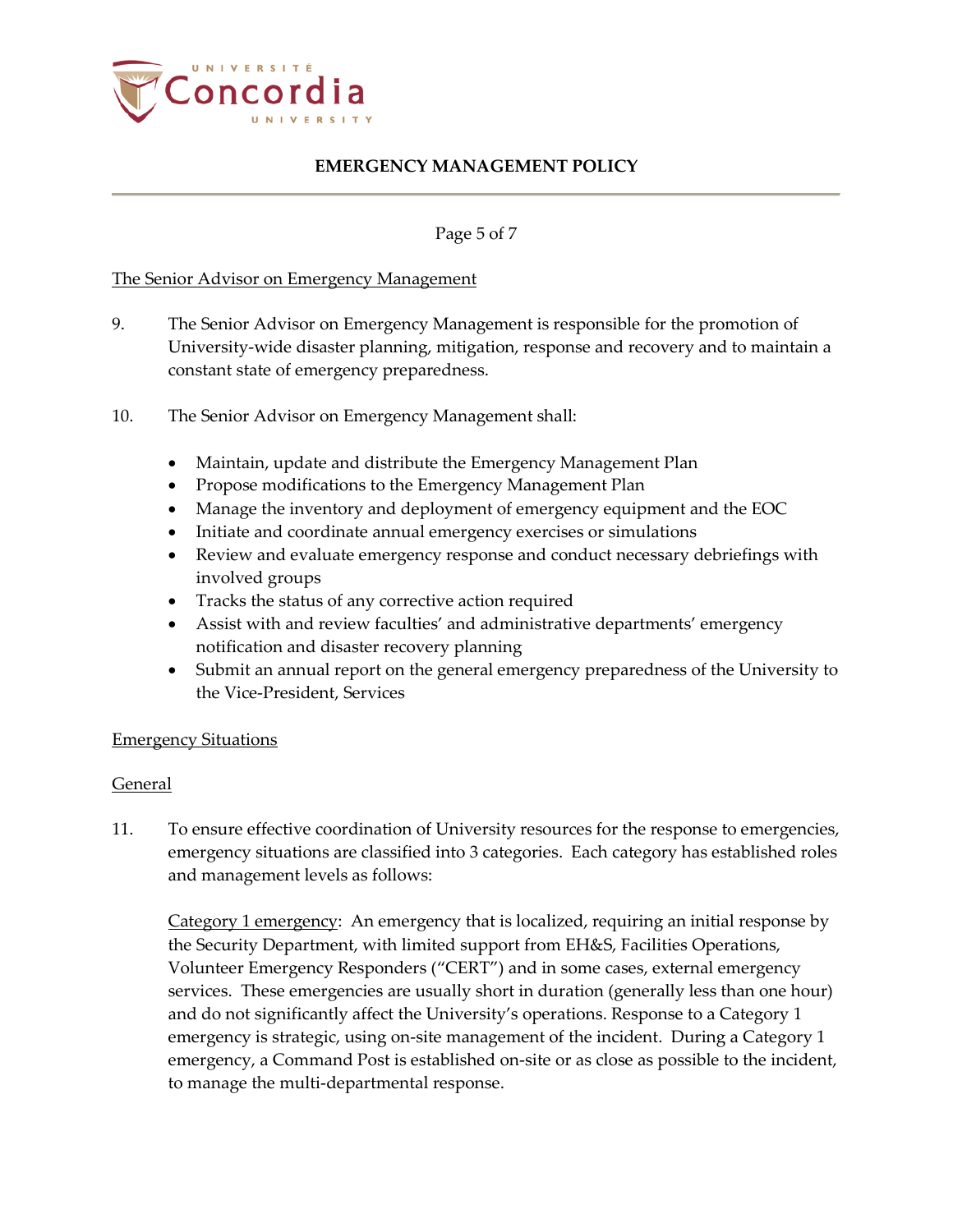

### Page 6 of 7

Category 2 emergency: An emergency that may last more than one hour, with adverse effects on University operations, such as class cancellations and department closures. These emergencies usually require the coordination of several University departments and, in some cases, external emergency services. During a Category 2 emergency, the EOC is activated. EOC staff will support the on-site response and manage the adverse effects of the incident, thereby reducing the burden on the on-site team.

Category 3 emergency: Declared by the Vice-President, Services, this is an emergency situation that threatens to cause, or has caused, death or significant injuries to staff, students, faculty or the public; or that has, or threatens to, disrupt operations, or cause physical or environmental damage. Additionally, an event that may threaten the University's financial standing or public image may be classified as a Category 3 emergency. This level of emergency requires the activation of the EMT. The EMT will oversee the strategic management of the emergency.

## Advance Warning

- 12. In the event that there is advance warning of a critical emergency:
	- The Incident Commander shall be contacted and shall initiate whatever response plan he/she deems necessary
	- Key University personnel shall be informed
	- External emergency services shall be contacted by the Command Post Coordinator or the EOC Coordinator if necessary
	- The Emergency Management Plan shall be activated if necessary

### Emergency in Progress or Immediate Aftermath

- 13. In the event that there is a critical emergency in progress or in the immediate aftermath:
	- The Security Department is to be immediately notified
	- The Security Department shall initiate an appropriate response plan and notify appropriate external emergency services and/or University emergency units
	- The Incident Commander shall be contacted and shall initiate whatever response plan he/she deems necessary
	- The EOC shall be activated, if necessary